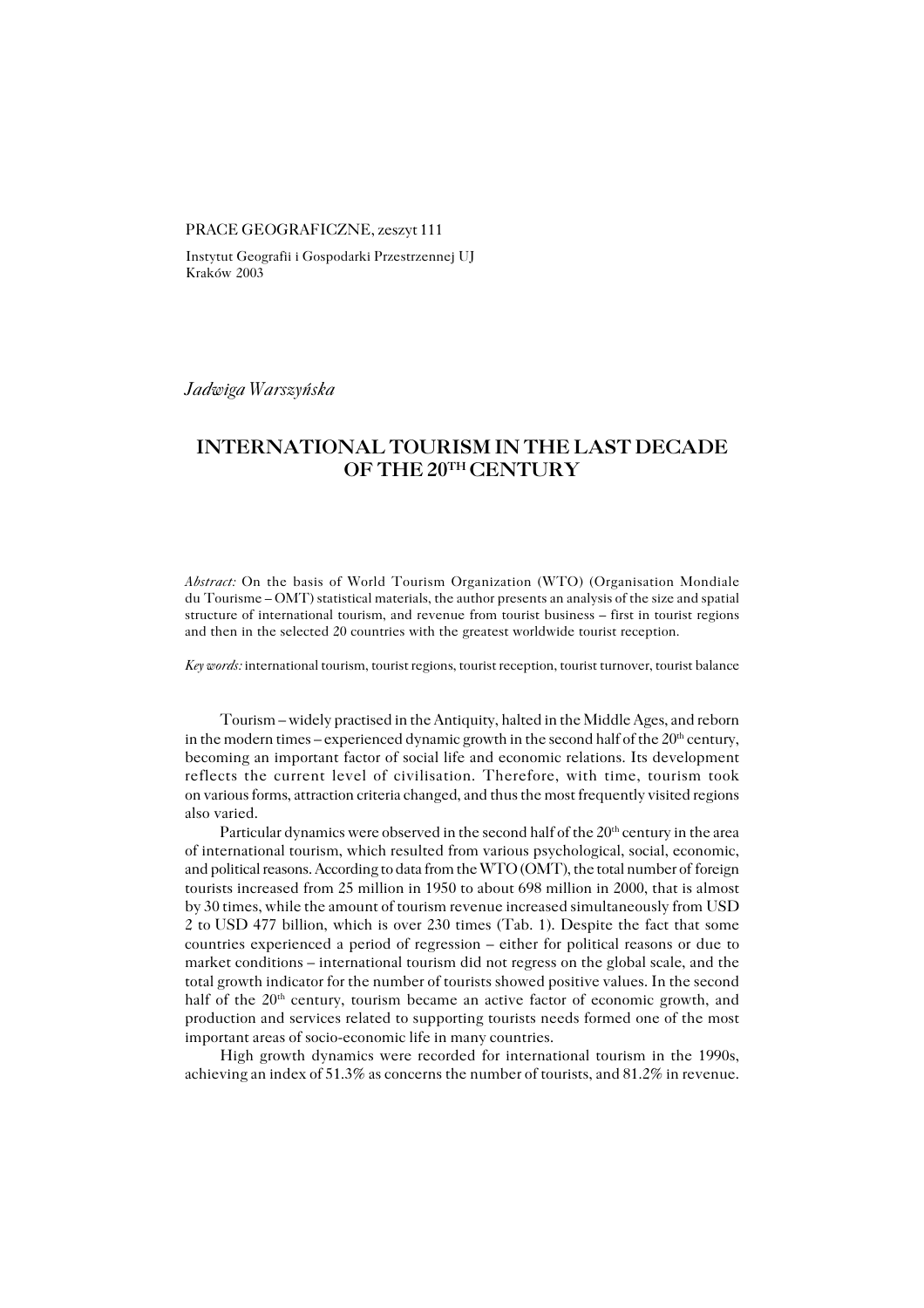| Year | Number      | Growth   | Revenue       | Growth   |
|------|-------------|----------|---------------|----------|
|      | of tourists | dynamics |               | dynamics |
|      | (thousands) | (%)      | (USD million) | (% )     |
| 1950 | 25.282      |          | 2.100         |          |
| 1960 | 69.296      | 174.1    | 6.867         | 227.0    |
| 1970 | 159.690     | 130.4    | 17.900        | 160.7    |
| 1980 | 284.841     | 78.4     | 102.373       | 471.9    |
| 1990 | 461.217     | 61.9     | 263.370       | 157.3    |
| 2000 | 697,600     | 51.3     | 477.300       | 81.2     |

Tab. 1. Worldwide, international tourism in the second half of the 20<sup>th</sup> century

*Source*: World Tourism Organization (WTO)

According to WTO forecasts, the threat of terrorism that exists worldwide will not cause a breakdown in the development of tourism on a global scale. It is envisaged that in 2010, the number of tourists travelling internationally will exceed 1.006 million, and in  $2020 - 1.561$  million, that is it will grow by 44% in 2010 as compared to the year 2000, and in 2020 – by 55% as compared to 2010. According to World Travel and Tourism Council (WTTC)

estimates, total worldwide demand on tourism amounted to ca. USD 4.5 trillion in 2000, and it is envisaged that in 2010 its value will almost double to achieve ca. USD 8.5 trillion, while the share of the broadly understood tourism economy in the global economy (which in 2000 amounted to 10.8%) will grow to 11.6% in 2010, and the number of employees in the industry – from 8.0% to 9.1%.

So far, Europe has been the worldwide leader as concerns the number of foreign tourists received, and it is to be believed that, despite the declining tendency, which marked the last decade of the  $20^{th}$  century (1990 – 61.3%, 2000 – 57.7%), due to the planned extension of the European Union in 2004 and maintenance of a single tourist market within the Union, its domination in global tourist reception will prevail. The second place in this ranking is held by America, the third – by Eastern Asia and the Pacific, followed by Africa, the Middle East and Southern Asia (Tab. 2). A similar order is observed as concerns tourism revenue. With regard to the growth dynamics

|                                 |          | Tourists |               |       | Tourism revenue |         |       |       |
|---------------------------------|----------|----------|---------------|-------|-----------------|---------|-------|-------|
| Region                          | thousand |          | $\frac{0}{0}$ |       | USD thousand    |         | $\%$  |       |
|                                 | 1990     | 2000     | 1990          | 2000  | 1990            | 2000    | 1990  | 2000  |
| Europe                          | 282.744  | 402,650  | 61.3          | 57.7  | 143.240         | 231,800 | 54.4  | 48.6  |
| Africa                          | 14.959   | 27,630   | 3.2           | 4.0   | 53.00           | 10.800  | 2.0   | 2.3   |
| Eastern Asia<br>and the Pacific | 54.598   | 111.700  | 11.8          | 16.0  | 39.200          | 82.100  | 14.9  | 17.2  |
| Southern Asia                   | 3.158    | 6.420    | 0.7           | 0.9   | 2.030           | 5.100   | 0.8   | 1.1   |
| North & South<br>America        | 96.799   | 128.900  | 21.0          | 18.5  | 69.200          | 137.400 | 26.3  | 28.8  |
| Middle East                     | 8.959    | 20.300   | 1.9           | 2.9   | 4.400           | 10.100  | 1.7   | 2.1   |
| Morldwide total                 | 461 217  | 697 600  | 1በበ በ         | 1በበ በ | 263.370         | 477 300 | 1በበ በ | 1በበ በ |

Tab. 2. Number of foreign tourists received and worldwide international tourism revenue according to WTO regions

*Source*: World Tourism Organization (WTO)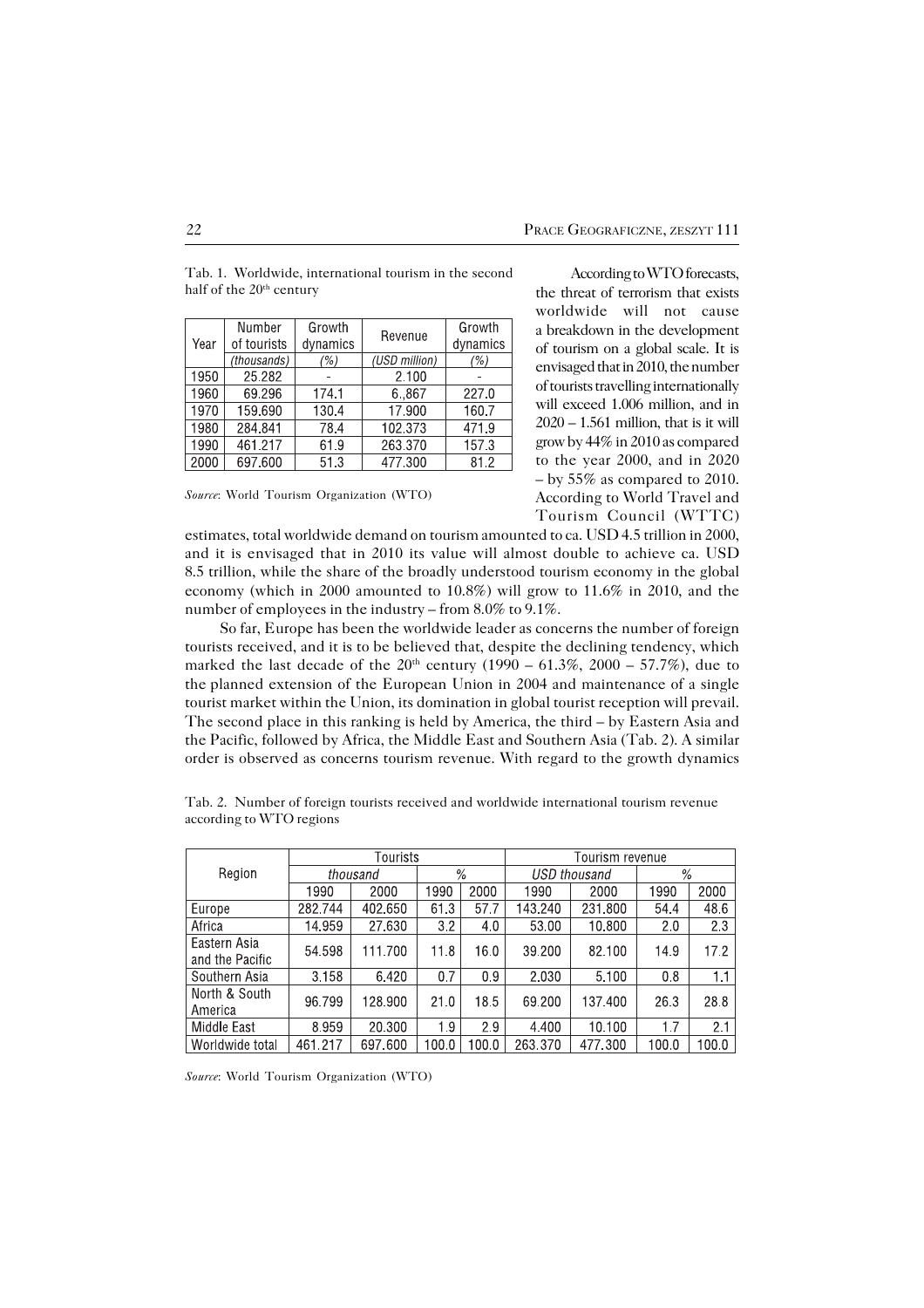ofthe number of tourists received and tourism revenue, Eastern Asia and the Pacific were definite leaders in the 1990s (1990−2000) with the index of received tourists amounting to 205, while revenue – to 209, as compared to the global average of 151 and 181 respectively. The weakest regions in global tourism – despite general progress – are still the Middle East and Southern Asia. Obstacles in some countries include the lack of political stabilisation. However, Eastern Asia and the Pacific may, if America market remains stable, soon take second place after Europe.

Presently, areas with the greatest tourist reception, but also the highest tourist consumption, include Europe and North America.

Generally, within particular continents, there is large spatial differentiation in the number of tourists received, the share of tourism revenue in the value of export, and expenditure on tourism.

Europe is an outstanding region of tourist supply and also of an increased tourist demand. In most tourist activities, intra-regional exchange prevails. Almost 80% of foreign tourists in Europe include inhabitants of European countries. Europe is also the place where Europeans perform a vast majority  $(85%)$  of tourist trips. The largest group of tourists from outside of Europe is formed by Northern Americans (8%). Themost frequent target areas are Western Europe (35%) and Southern Europe (35%), followed by Central and Eastern (19%) and Northern Europe (11%). The largest share in tourism revenue belongs to Southern (39%) and Western Europe (35%), followed by Northern (15%) and Central−Eastern Europe (11%). On average, in Europe, one tourist translates to USD 578, in Northern Europe – USD 782, in Southern Europe USD 671, in Western Europe USD 571, in Central−Eastern Europe – USD 343.

In America, American tourists constitute 77%, while Europeans – 14%. Most tourists visit Northern America (72%), followed by the Caribbean (14%), where Americans prevail. In the Caribbean region, tourism is also most visible in export (25%); Southern America is visited by 13%, and Central America, by 3%. The largest share in tourism revenue belongs to Northern America (76%), the Caribbean (12%), Southern America (10%) and Central America (2%). On average, one tourist in America translates to USD 1.034, in Northern America – USD 1.107, in the Caribbean – USD 965, in Southern America – USD 761, and Central America – USD 720.

In the Eastern Asia and the Pacific region, every fourth tourist comes from Europe, and every tenth – from America. Most tourists (57%) visit North−Eastern Asia, 33% – South−Eastern Asia, while 10% – Australia and Oceania. North−Eastern Asia also shows the largest share in tourism revenue – 51%, South−Eastern Asia – 32%, while Australia and Oceania – 17%. However, on average, one tourist translates to the largest revenue in Australia and Oceania (USD 1.437), while it is much less and roughly similar in both South−Eastern Asia (USD 716) and North−Eastern Asia (USD 657).

In Africa, Europeans constitute 43% of the total number of tourists, while Americans – 5%. Tourism is focused on Northern Africa (37%), Southern Africa (30%), and Eastern Africa (21 %). Much fewer tourists visit Western Africa (10%), while the lowest number – Central Africa (2%). Northern and Southern Africa also have the largest share in revenue (34% and 31% respectively). In Eastern Africa the share in the revenue is 24 %, in Western Africa – 10%, while in Central Africa – only 1%. On average, in Africa,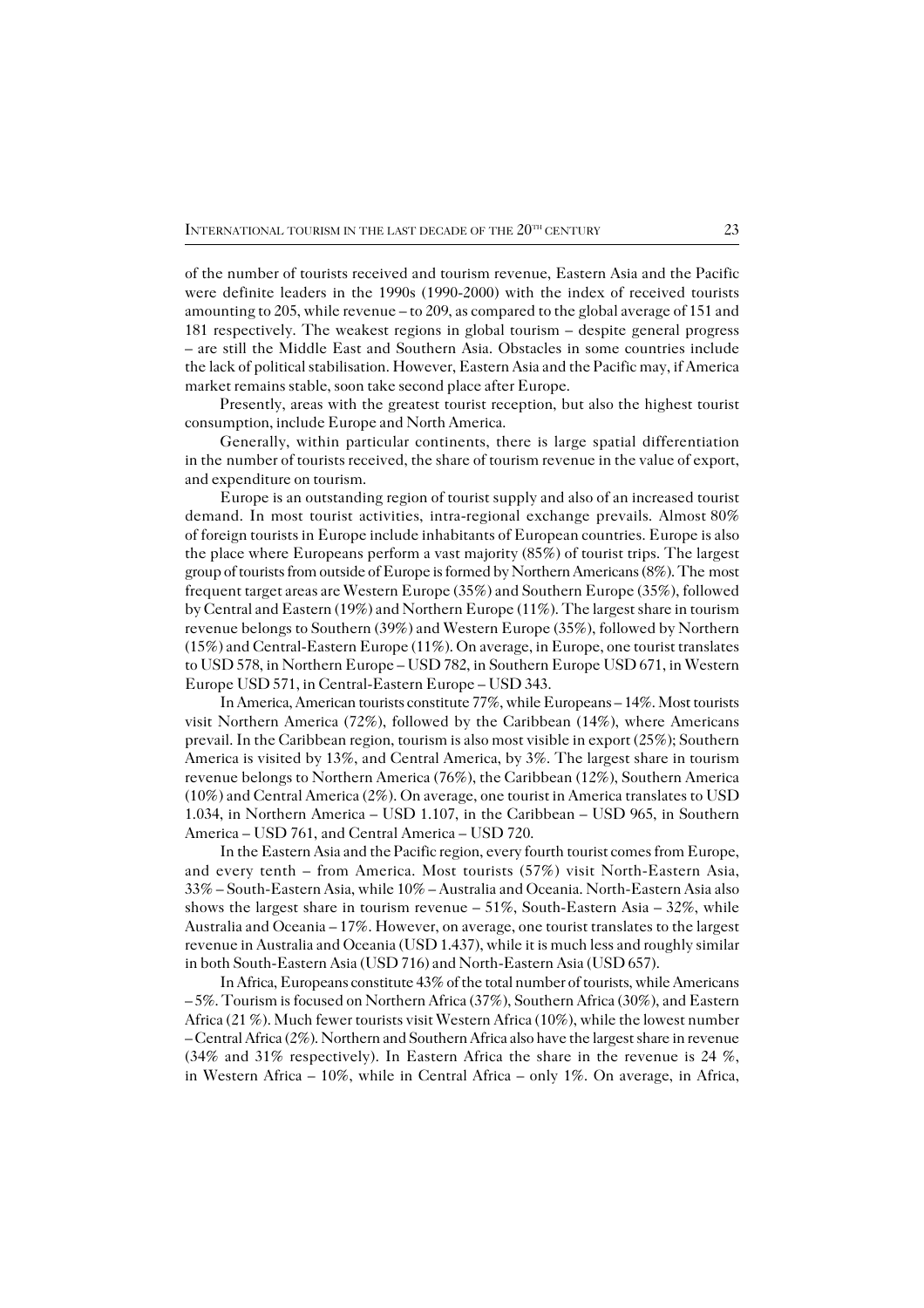onetourist translates to USD 401, the highest revenue being recorded in Eastern Africa (USD 448), followed by Southern Africa (USD 419), and Western Africa (USD 407); while in Northern Africa the revenue amounts to USD 366. The smallest revenue is noted in Central Africa (USD 200).

The main indicator of direct economic benefits from foreign visits, apart from the share of tourism revenue in the export value, is the value of tourist turnover. Countries with great surpluses in this respect include the United States, China, and in Europe: Spain, France, Italy, Greece, Austria, as well as Hungary, the Czech Republic, and Slovakia.

Deficit in turnover is observed in countries such as Canada, Japan, or the United Kingdom. Deficit in turnover is also recorded for Germany – a country with particularly high tourist consumption in the area of international tourism.

Particularly dynamic growth in international tourism in the last decade of the 20<sup>th</sup> century is confirmed by the fact that in the year 2000, the number of tourists visiting the20 selected countries with the greatest worldwide tourist reception (483.593,000) exceeded the total number of tourists recorded worldwide in 1990 (461,217). This refers

| Rank            |                 |                   |          | Tourists            | Mid-annual growth |                  |                  |
|-----------------|-----------------|-------------------|----------|---------------------|-------------------|------------------|------------------|
|                 |                 | Country           | thousand | $\%$                |                   | 1999-2000        |                  |
| 1990            | 2000            |                   | 1990     | 2000                | 1990              | 2000             | (%)              |
|                 |                 | France            | 52.497   | 75.595              | 11.5              | 10.8             | 3.7              |
| $\overline{2}$  | $\overline{2}$  | The United States | 39.363   | 50.891              | 8.6               | 7.3              | $\overline{2.6}$ |
| $\overline{3}$  | 3               | Spain             | 34.085   | 48.201              | 7.5               | 6.9              | 3.5              |
| 4               | $\overline{4}$  | Italy             | 26.679   | 41.182              | 5.8               | 5.9              | 4.4              |
| 12              | 5               | China             | 10.484   | 31.229              | 2.3               | 4.5              | 11.5             |
| 7               | 6               | United Kingdom    | 18.013   | 25.320              | 3.9               | 3.6              | 3.5              |
| 17              | 7               | Russia            | 7.204    | 21.169              | 1.6               | 3.0              | 11.4             |
| 8               | 8               | Mexico            | 17.176   | 20.643              | 3.8               | 3.0              | 1.9              |
| 10              | 9               | Canada            | 15.209   | 20.423              | 3.3               | 2.9              | 3.0              |
| 9               | 10              | Germany           | 17.045   | 18.983              | 3.7               | 2.7              | 1.1              |
| $\overline{6}$  | 11              | Austria           | 19.011   | 17.982              | 4.2               | $\overline{2.6}$ | $-0.6$           |
| 27              | 12              | Poland            | 3.400    | 17.400              | 0.7               | 2.5              | 17.7             |
| $\overline{5}$  | 13              | Hungary           | 20.510   | 15.571              | 4.5               | 2.2              | $-2.7$           |
| 19              | 14              | Hong-Kong         | 6.581    | 13.059              | 1.4               | 1.9              | 7.1              |
| $\overline{13}$ | $\overline{15}$ | Greece            | 8.873    | 12.500              | 1.9               | $\overline{1.8}$ | $\overline{3.5}$ |
| 14              | 16              | Portugal          | 8.020    | 12.037              | 1.8               | $\overline{1.7}$ | 4.1              |
| 11              | 17              | Switzerland       | 13.200   | 11.400              | 2.9               | 1.6              | $-1.5$           |
| 15              | 18              | Malaysia          | 7.446    | 10.221              | 1.6               | 1.5              | 3.2              |
| 20              | 19              | The Netherlands   | 5.795    | $\overline{10.200}$ | 1.3               | 1.5              | $\overline{5.8}$ |
| 24              | 20              | Turkey            | 4.799    | 9.587               | 1.0               | $\overline{1.4}$ | $\overline{7.2}$ |
| $1 - 20$        |                 |                   | 335.390  | 483 593             | 73.3              | 69.3             | 3.5              |
|                 |                 | Worldwide total   | 461.217  | 697.600             | 100.0             | 100.0            | 4.3              |

Tab. 3. Number of foreign tourists received by 20 countries with the greatest worldwide reception

*Source*: Organisation Mondiale du Tourisme (OMT)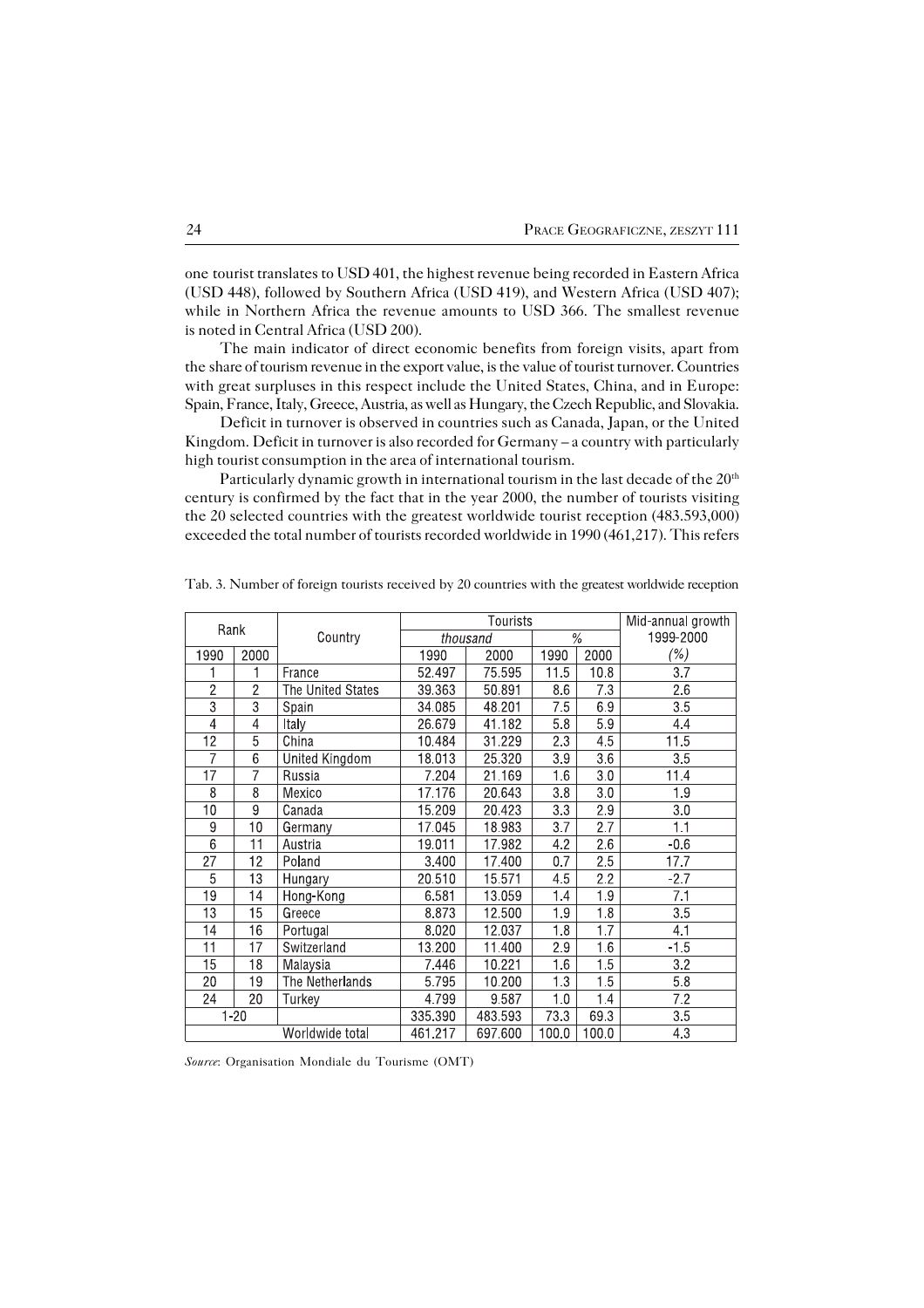even to a larger extent to revenues achieved in these years (2000 – USD 332.075 million; in 1990 – USD 263,370 million) (Tab. 3 and 4). At the same time, tourism development is accompanied by a slow decentralisation process. In 1990, the countries cited above welcomed 73.3% of world tourism, in 2000 – 69.3%. A similar situation was observed in tourism revenues – in 1990 they reached 74.3%, in 2000 – 69.3%. (For comparison purposes – in the 1950s, five countries serviced  $71\%$  of worldwide tourism). The decentralisation process is also testified to by a greater rate of tourist and revenue growth, as concerns worldwide tourism in the decade analysed, than in the 20 selected countries (in the number of tourists: 4.3% and 3.5% respectively, while in the revenue:  $6.1\%$  and  $5.4\%$ ). Clear changes also occurred in the number of tourists welcomed. The United States, Spain, and Italy occupy permanent places among world leaders in this sphere, and strong positions are held by the United Kingdom, Mexico, Canada, and Germany (Tab. 3). Special attention must be paid to Poland, which occupied 27th place in 1990, and in 2000 entered the selected 20 countries with position number 12. For the period analysed, Russia also clearly advanced among the countries

| Rank            |                 |                   |          | Revenue | Mid-annual growth |                  |                  |
|-----------------|-----------------|-------------------|----------|---------|-------------------|------------------|------------------|
|                 |                 | Country           | thousand |         | $\frac{0}{6}$     |                  | 1999-2000        |
| 1990            | 2000            |                   | 1990     | 2000    | 1990              | 2000             | (%)              |
|                 |                 | The United States | 43.007   | 85.153  | 16.3              | 17.8             | 7.1              |
| $\overline{3}$  | $\overline{2}$  | Spain             | 18.593   | 31.000  | 7.1               | 6.5              | 5.2              |
| $\overline{2}$  | $\overline{3}$  | France            | 20.185   | 29.900  | 7.7               | 6.3              | 4.0              |
| $\overline{4}$  | 4               | Italy             | 16.458   | 27.439  | 6.2               | $\overline{5.7}$ | $\overline{5.2}$ |
| $\overline{6}$  | 5               | United Kingdom    | 13.762   | 19.518  | 5.2               | 4.1              | 3.6              |
| 5               | $\overline{6}$  | Germany           | 14.288   | 17.812  | 5.4               | $\overline{3.7}$ | 2.2              |
| 25              | 7               | China             | 2.218    | 1.6231  | 0.8               | $\overline{3.4}$ | 22.0             |
| 7               | 8               | Austria           | 13.410   | 11.440  | 5.1               | 2.4              | $-1.6$           |
| 9               | 9               | Canada            | 6.339    | 10.171  | 2.4               | 2.1              | 4.8              |
| 24              | 10              | Greece            | 2.587    | 9.290   | 1.0               | 1.9              | 13.6             |
| $\overline{15}$ | 11              | Australia         | 4.088    | 8.442   | 1.6               | 1.8              | 7.5              |
| 10              | 12              | Mexico            | 5.467    | 8.295   | 2.1               | $\overline{1.7}$ | 4.3              |
| 11              | 13              | Hong-Kong         | 5.032    | 7.886   | 1.9               | $\overline{1.7}$ | 4.6              |
| $\overline{21}$ | 14              | Turkey            | 3.225    | 7.636   | 1.2               | 1.6              | 9.0              |
| $\overline{23}$ | $\overline{15}$ | Russia            | 2.752    | 7.510   | 1.0               | $\overline{1.6}$ | 10.6             |
| $\overline{8}$  | 16              | Switzerland       | 7.411    | 7.303   | 2.8               | 1.5              | $-0.1$           |
| $\overline{13}$ | $\overline{17}$ | Thailand          | 4.326    | 7.119   | 1.6               | $\overline{1.5}$ | $\overline{5.1}$ |
| 14              | $\overline{18}$ | The Netherlands   | 4.155    | 6.951   | 1.6               | $\overline{1.5}$ | $\overline{5.3}$ |
| 18              | 19              | Korea             | 3.559    | 6.609   | 1.4               | 1.4              | 6.4              |
| $\overline{12}$ | $\overline{20}$ | Singapore         | 4.937    | 6.370   | 1.9               | $\overline{13}$  | $\overline{2.6}$ |
| $1 - 20$        |                 |                   | 195.799  | 332.075 | 74.3              | 69.5             | 5.4              |
|                 |                 | Worldwide total   | 263.370  | 477.300 | 100.0             | 100.0            | 6.1              |

Tab. 4. Twenty countries with the greatest tourism revenue

*Source*: Organisation Mondiale du Tourisme (OMT)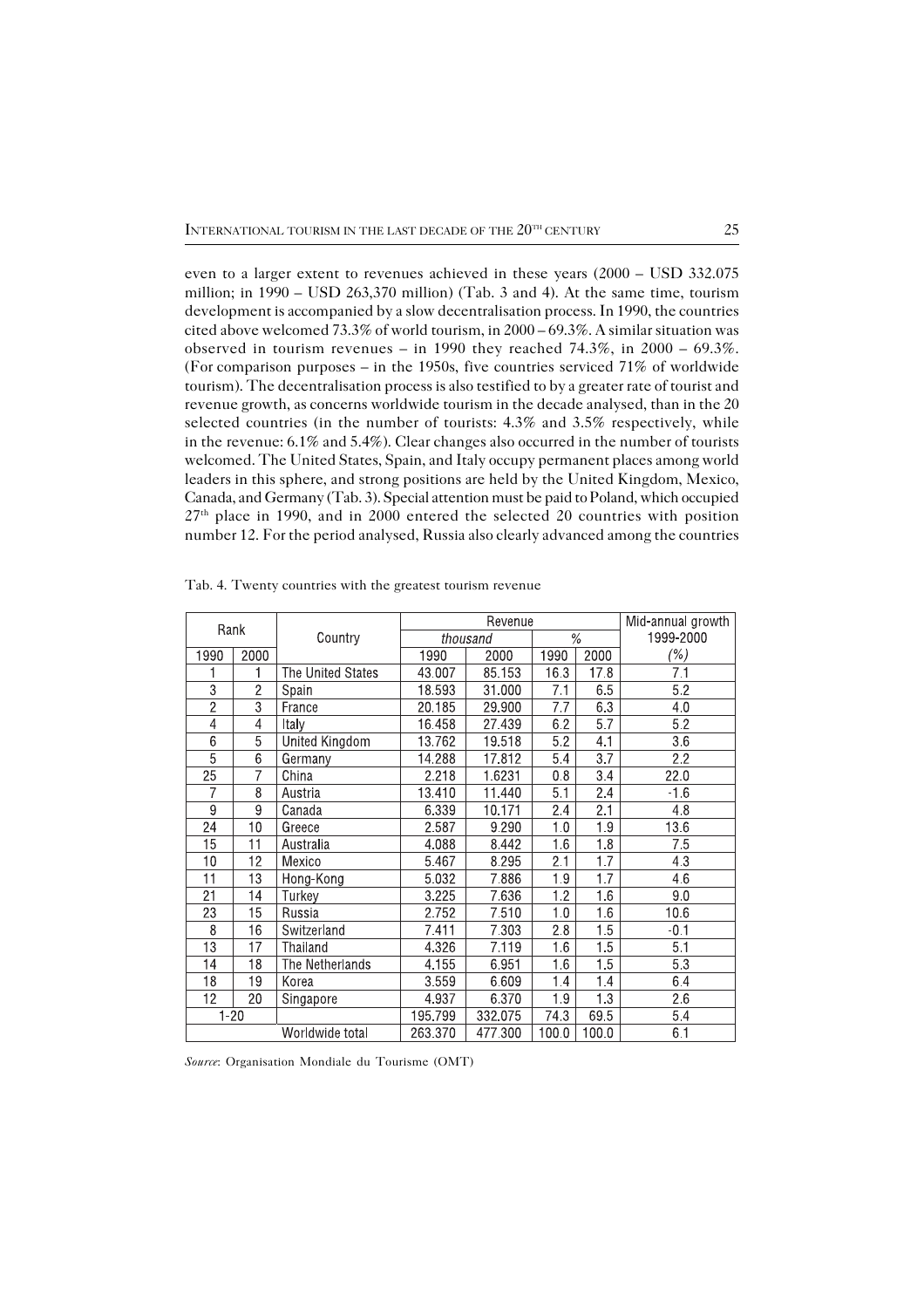(17; 7), aswell as China (12; 5). These countries also achieved the highest growth rate among the leading 20: Poland 17.7, China 11.5, and Russia 11.4 at the average of 3.5. Countries experiencing some tourist regression in the period discussed, achieving a negative growth rate included Hungary (−2.7), Switzerland (−1.5) and Austria (−0.6).

Fixed positions as concerns the level of tourism revenue, although in a different order than in the aspect of reception, were occupied in the 1990s by the United States, Spain, France, Italy, and the United Kingdom (Tab. 4). The highest growth rates were achieved by China  $-22.0$ , Greece  $-13.6$  and Russia  $-10.6$  (average 5.4). A slight drop was in turn experienced by Austria –1.6 and Switzerland –0.1. It must be noted that countries such as Australia, Thailand, Korea and Singapore are included in the selected countries as concerns tourism revenue, yet they are not part of the leading 20 in the aspect of reception. This testifies to the intense tourist market development in Eastern Asia and the Pacific, as well as to higher costs of stay. In turn, countries constituting the top 20 in the aspect of reception, such as Poland, Hungary, or Portugal, are not included in the top 20 as regards tourism revenue.

As mentioned earlier, Europe prevails among the most visited regions worldwide. Of the top 20, 13 include European countries servicing ca. 47% of tourists, three American countries  $-13\%$  and four Asian countries  $-10\%$ . As concerns revenue, ten European countries are achieving over 35%, three American countries – ca. 22% and seven Asian countries – 13%.

Among the top ten countries earning most on tourists, seven are the greatest consumers of tourist services (Tab. 5). Of these, four countries (the United States, France, Italy, and China) also record a positive balance, while three (Germany, the United Kingdom and Canada) note a negative balance.

Apart from quantitative, spatial and economic aspects, the specificity of modern times focuses on the problem of tourism development as perceived from the social

| Rank | Country        | Revenue     | Rank           | Country         | Expenditure        |
|------|----------------|-------------|----------------|-----------------|--------------------|
|      |                | USD billion |                |                 | <b>USD billion</b> |
|      | <b>USA</b>     | 85.2        |                | USA             | 65.0               |
| 2    | Spain          | 31.0        | $\overline{2}$ | Germany         | 47.6               |
| 3    | France         | 29.9        | 3              | United Kingdom  | 36.6               |
| 4    | Italy          | 27.4        | 4              | Japan           | 31.5               |
| 5    | United Kingdom | 19.5        | 5              | France          | 17.2               |
| 6    | Germany        | 17.8        | 6              | Italy           | 15.5               |
|      | China          | 16.2        |                | Canada          | 12.4               |
| 8    | Austria        | 11.4        | 8              | The Netherlands | 11.8               |
| 9    | Canada         | 10.8        | 9              | China           | $10.9*$            |
| 10   | Greece         | 9.2         | 10             | Belgium         | $10.1*$            |

Tab. 5. Countries with the highest tourism revenue and expenditure (2000)

\* data from 1999

*Source*: World Tourism Organization (WTO)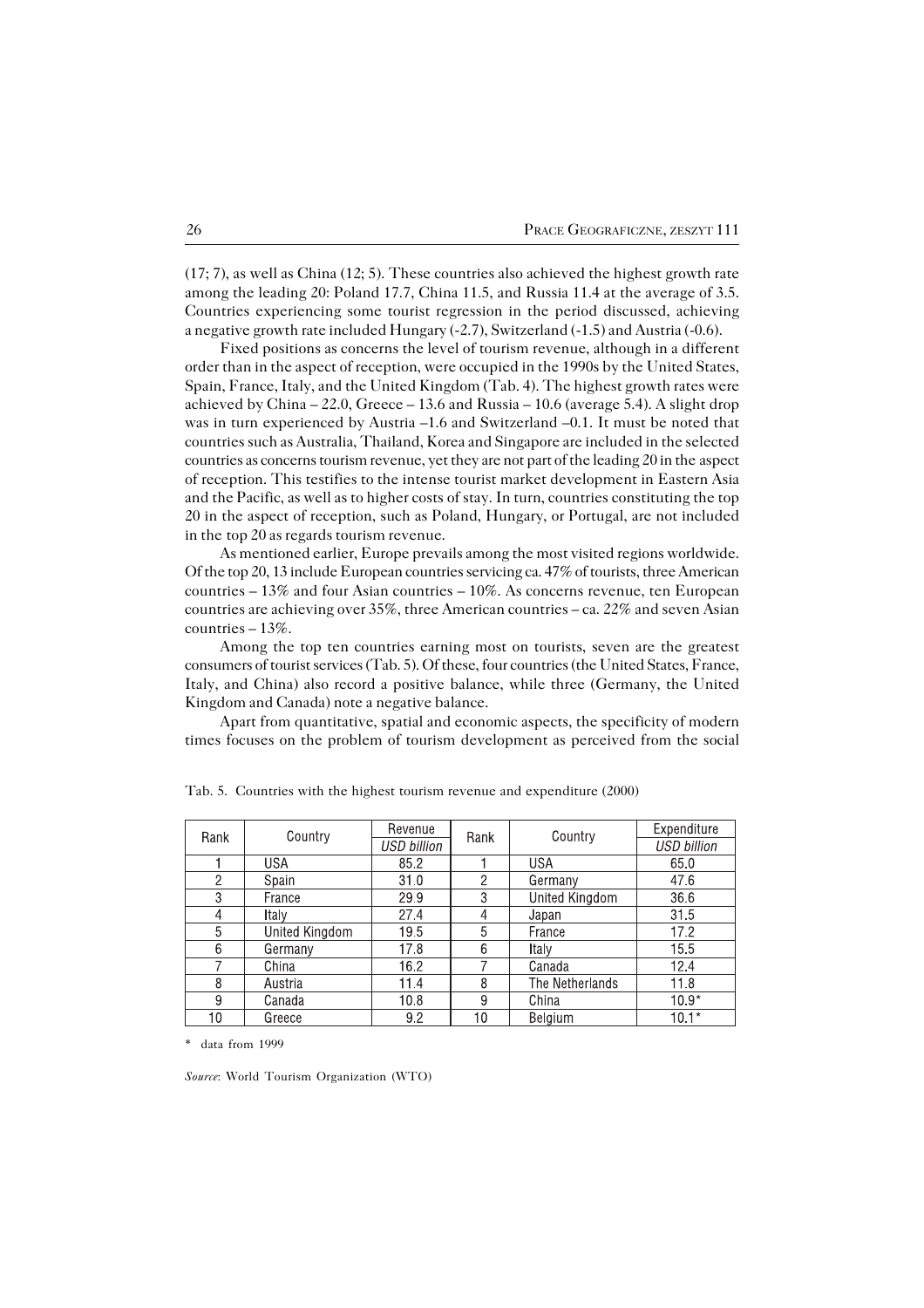perspective. Uneven time distribution, the variety of the tourist offer and, above all, thegreat diversification of individual interests and tourist behaviour, bring about the significant complexity of the phenomenon and its increasingly more felt spectacular character in both countries of tourist supply and demand. This has become a necessary element of sustainable development and forms an antidote to civilisation threats.

### **References**

*Tourism Market Trends: World Overview and Tourism Topics*, 2002, Provisional Edition. World Tourism Organisation (WTO).

# **Międzynarodowy ruch turystyczny w ostatnim dziesięcioleciu XX wieku**

## **Streszczenie**

W drugiej połowie XX w. nastąpił silny wzrost międzynarodowego ruchu turystycznego z 25 mln osób w 1950 r. do ok. 698 mln w roku 2000 (Tab.1). Turystyka stała się aktywnym czynnikiem rozwoju społeczno−gospodarczego wielu krajów i według prognoz WTO (World Tourism Organisation) istniejące nawet zagrożenie terroryzmem nie spowoduje w skali globalnej długotrwałego załamania się jej tendencji rozwojowych. Przodujące miejsce w świecie pod względem liczby turystów i uzyskiwanych dochodów zajmuje jak dotąd Europa i należy sądzić, że w związku z poszerzeniem Unii Europejskiej i utrzymaniem w jej obrębie jednego rynku turystycznego jej dominacja na długo zostanie zachowana. Na drugim miejscu znajduje się Ameryka, na trzecim Azja Wschodnia i Pacyfik, następnie Afryka, Bliski Wschód i Azja Południowa (Tab. 2). Pod względem dynamiki wzrostu w latach 90. Na czoło wysuwa się region Azji Wschodniej i Pacyfiku. O intensywnym rozwoju turystyki międzynarodowej w ostatniej dekadzie XX w. świadczy fakt, że w 2000 r. liczba turystów do 20 krajów o największej wskali światowej recepcji turystycznej i uzyskiwanych dochodów przekroczyła ogólny stan turystyki światowej notowany w 1990 r. (Tab. 3 i 4), a także zmiany przestrzenne wliczbie przyjmowanych turystów. Jak dotychczas stałe miejsce w czołówce światowej pod względem liczby turystów i dochodów zajmują: Francja, Stany Zjednoczone, Hiszpania, Włochy. W 2000 r. do grupy wyróżnionych 20 krajów dołączyła Polska i Turcja, a swoją pozycję poprawiły znacząco Chiny, Rosja (Tab. 3). W liczbie omawianych 20 krajów zarabiających najwięcej na turystyce światowej, silniej – aniżeli pod względem liczebności uczestników ruchu reprezentowany jest region Azji Wschodniej i Pacyfiku (Tab. 4).

*Memento du tourism*, 2002, Ministére de L«Equipement des Transports et du Logement France, Secrétariat d«Etat au Tourisme.